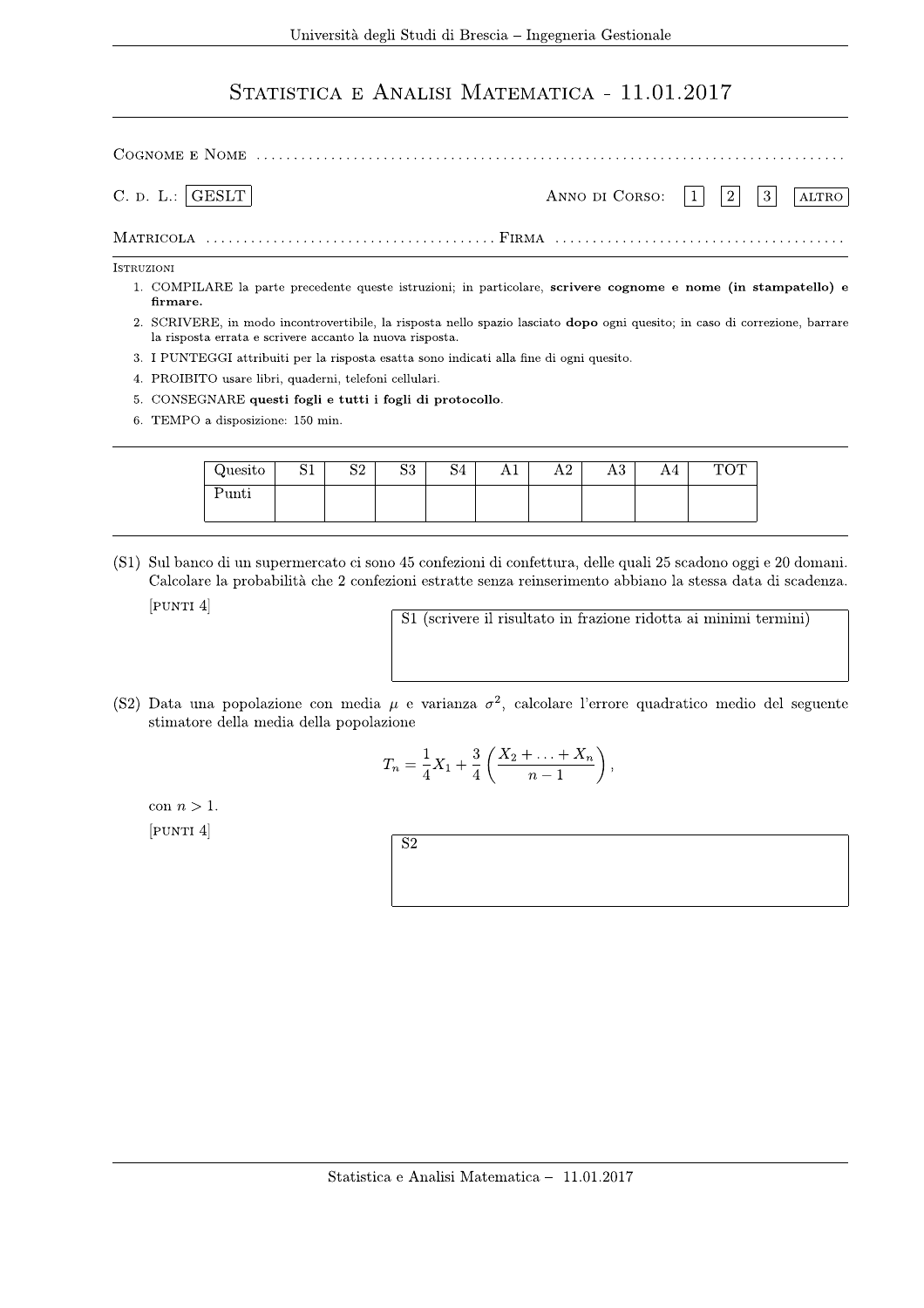(S3) Nell'ambito di un'indagine sui consumi delle famiglie italiane è stato osservato un campione di  $n = 320$ unità. È risultato che le famiglie intervistate spendono mediamente 62 euro al mese per l'acquisto di pasta (la varianza campionaria è pari a 289). Determinare un intervallo di confidenza al 95% per la spesa media di pasta delle famiglie italiane.

 $[$ PUNTI $4]$ 

S3 (scrivere gli estremi dell'intervallo con quattro cifre decimali)

(S4) La durata di un tornio si distribuisce secondo una distribuzione normale di media 2 anni e scarto quadratico medio 0.5 anni. Determinare la probabilità che il tornio duri più di 28 mesi.

 $[$ PUNTI $4]$ 

S4 (scrivere il risultato con quattro cifre decimali)